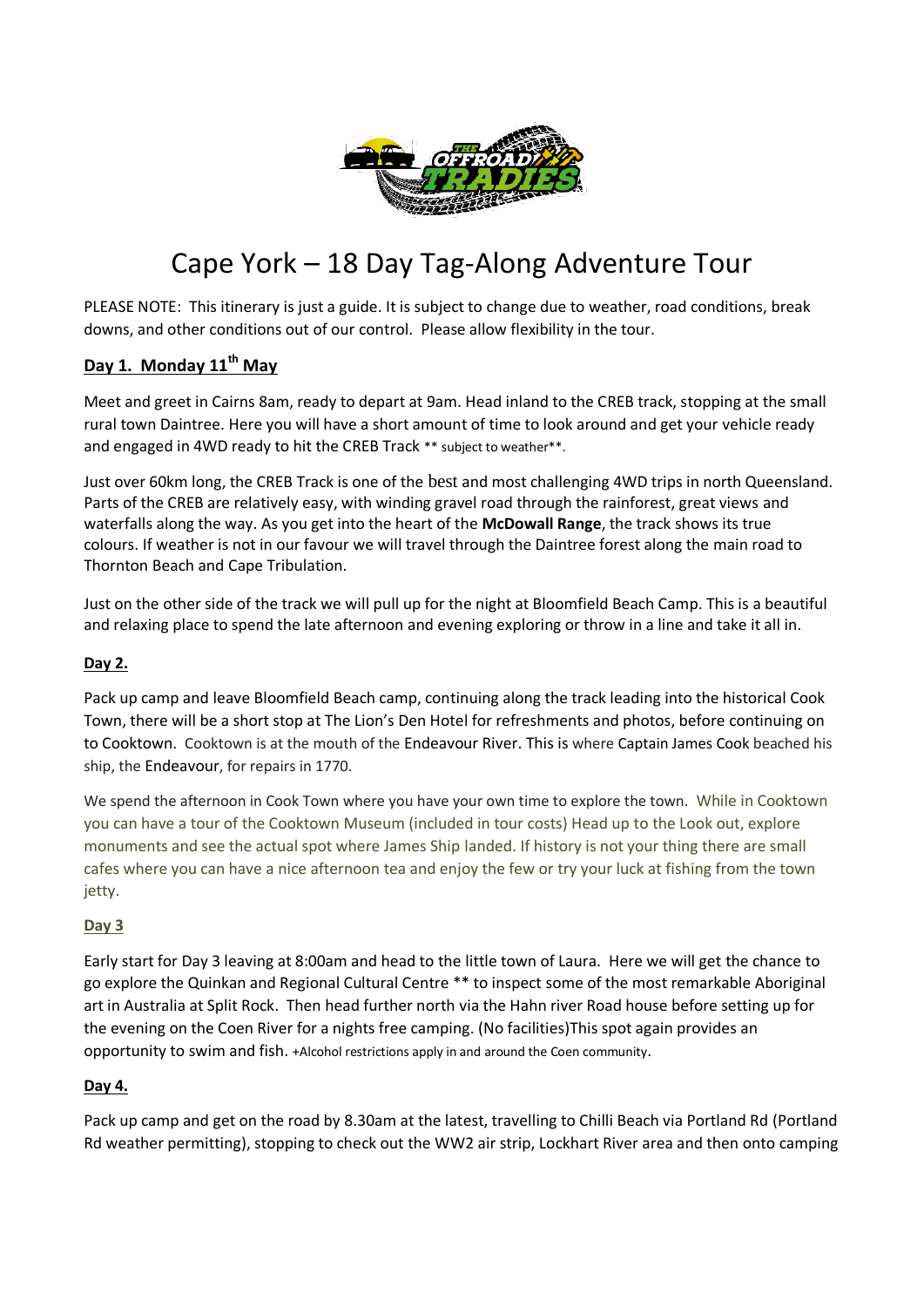at the amazing Chilli Beach camping area. Bitumen, dirt, possible bulldust and 4WD tracks to travel. (No facilities)

## **Day 5.**

Pack up camp at Chilli beach, travel on the Frenchman's Track across the Pascoe and Wenlock River (these crossings can be quite difficult depending on the weather and water levels), and back to the PDR. Travelling north toward the Old Tele Track, stopping at Bramwell Roadhouse to top up fuel and food if needed. (This is a possible camp location depending on time of day for arrival from Chilli Beach. If time permits enter the old Tele track to Palm Creek and onwards to free camp along the track. Bitumen, dirt, possible bulldust and 4WD tracks to travel.

### **Day 6.**

This day will be spent travelling The Old Tele track, 4WDing, crossing rivers and creeks such as Gunshot/Cookatoo/Dalhunty/Ducie. Depending on how the group travels and timeframes we will either free camp at Cockatoo Creek or if possible we will push on to Elliot Fall camp ground.

### **Day 7.**

If still at Cockatoo Creek up early and away to spend the day at Elliot/Twin/Saucepan Falls and Fruit Bat Falls, camping at Elliot Falls camp ground. (If already at Elliot Falls, a day of leisure swimming in the various falls.

Day 8.

A quick swim to wake up before leaving Elliot Falls, travelling the North section of the Old tele Track, covering Nolan Creek, the old log bridge and other creek crossing before returning to the PDR to cross the Jardine River at the Jardine River Ferry through to Bamaga and onto Punsand Caravan Park. Croc tent (if time allows, if not there will be plenty of time in the next few days)

Day 9.

Tip and 5 Beaches

Options – Thursday Island Tour, fishing charter, helicopter flights

Day 10.

Free day and dinner

Options – Thursday Island Tour, fishing charter, helicopter flights

Day 11.

Options – Thursday Island Tour, fishing charter, helicopter flights

Free day and old crashed aircraft trip

Day 12.

Leave Punsand Caravan Park, back through Bamaga, fuel top up and supplies if needed. Head south on PDR (quick swim at Fruit Bat Falls if time permits). Turn off to Captain Billy landing via short 4WD track to the camp for Fishing and Free Camping. (No facilities)

Day 13.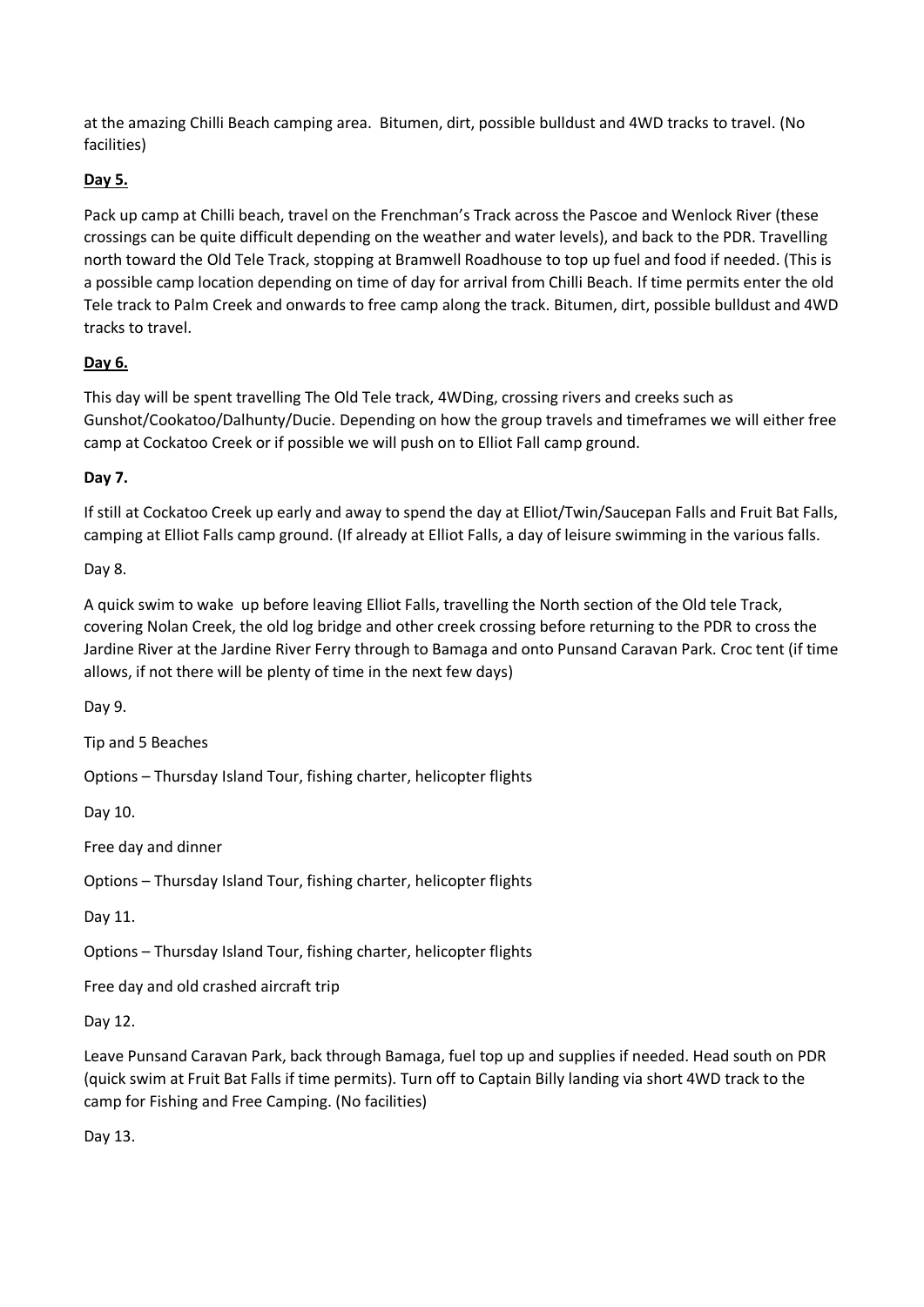Late exit Captain Billy landing heading back to the PDR then south to Bramwell Station. Showers and toilets available.

Famous Bramwell dinner and concert

Day 14.

Up early and leave Bramwell Station heading south on the PDR to Port Stewart, travelling to Coen then turning off to the east to Port Stewart, checking out the local attractions on the way. Free camping and fishing (no facilities)

Day 15.

Pack up camp and leave Port Stewart by 8-8.30am taking the back tracks to Running Creek. Then past Lilyvale Station and down to Musgrave. Here we will take the PDR down almost to Laura before heading onto the Old Coach Rd and into the Palmer River Goldfields, this will be a free camp again, with some time to explore the gold fields. (if required we can duck into Laura for fuel)

Day 16.

Leave camp at the Palmer River Goldfields and make our way via dirt and bitumen roads to The Lion's Den Hotel. Camping at the hotel, showers and toilets available. Possible fishing in the river behind the hotel.

Dinner at the pub supplied (final/farewell dinner)

Day 17 and 18 will be added into the trip in various positions depending on how the group is travelling and what they would like to gain from the trip.

Leaving The Lion's Den Hotel and travelling back to Cairns via The Creb track or Daintree (We will endeavour to do the opposite track to way up if weather allows)

If we strike bad weather some of the remote locations will be changed to a Weipa trip with options on activities once there.

# **Meals rolling options (not available every day) – GF option available**

**Breakfast menu –** Bacon & Eggs French Toast Pancakes Toast/Toasties (Jaffles) Baked Beans/Spaghetti Croissants (Ham & Cheese or Nutella) Cereal (limited selections) Fruit (when available)